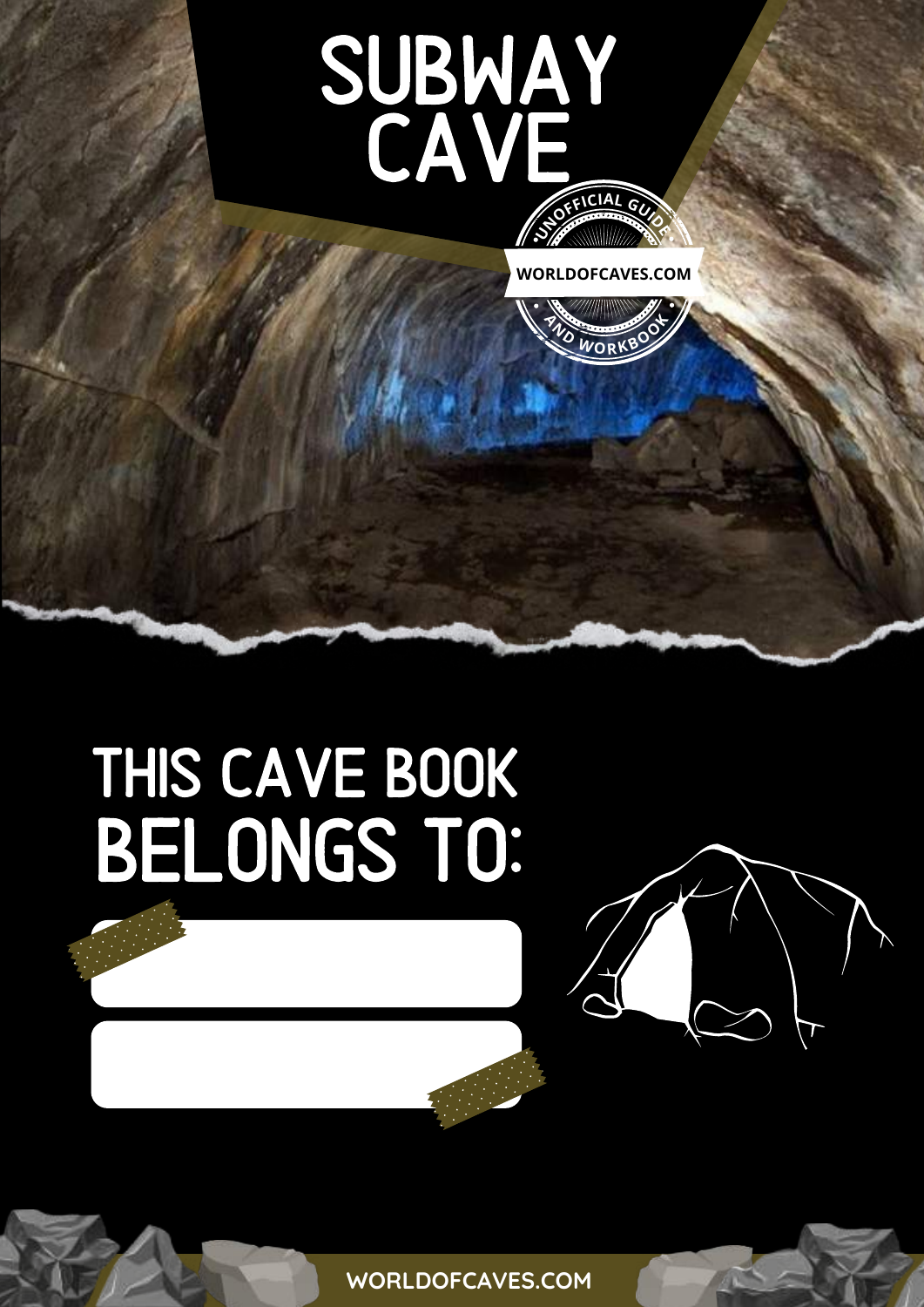#### **WORLDOFCAVES.COM**

**<sup>A</sup>N<sup>D</sup> <sup>W</sup>ORKBOO<sup>K</sup>**

**CCIEICIAL** 

### DID YOU KNOW...?

SUBWAY CAVE CAME INTO EXISTENCE NEARLY TWENTY THOUSAND YEARS AGO DURING VOLCANIC EVENTS.



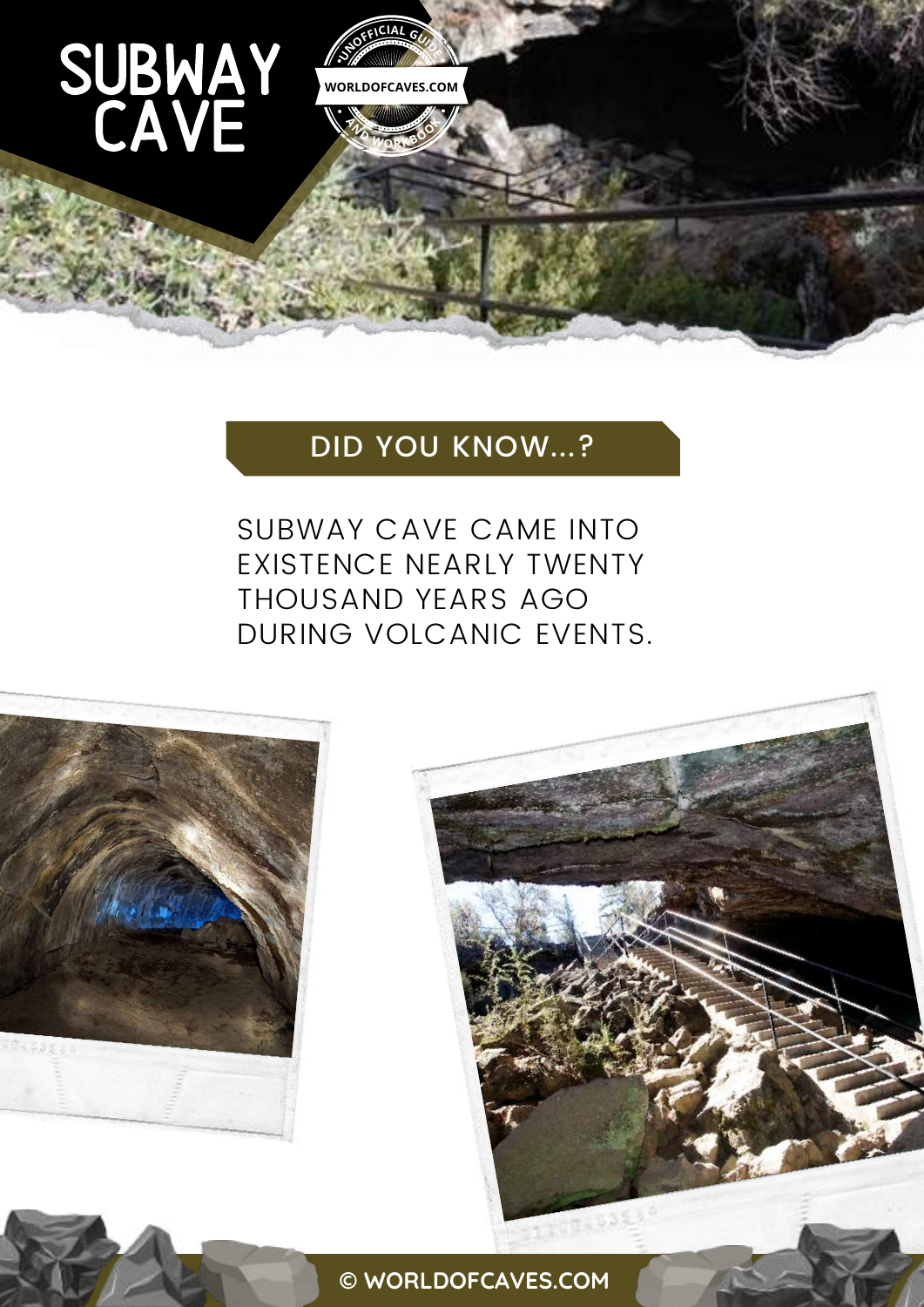**U C E E I D E E I D E E I D E E I D E** 

**WORLDOFCAVES.COM**

**<sup>A</sup>N<sup>D</sup> <sup>W</sup>ORKBOO<sup>K</sup>**

The cave is on the Northern border of Lassen National Park in the Lassen National Forest and is a key remnant of the volcanic past of Northern California.

This part of the state is a portion of the Cascade Range of mountains.

They were ancient volcanoes that gave shape to the geology of the region thousands of years ago and it continues even today.



Subway Cave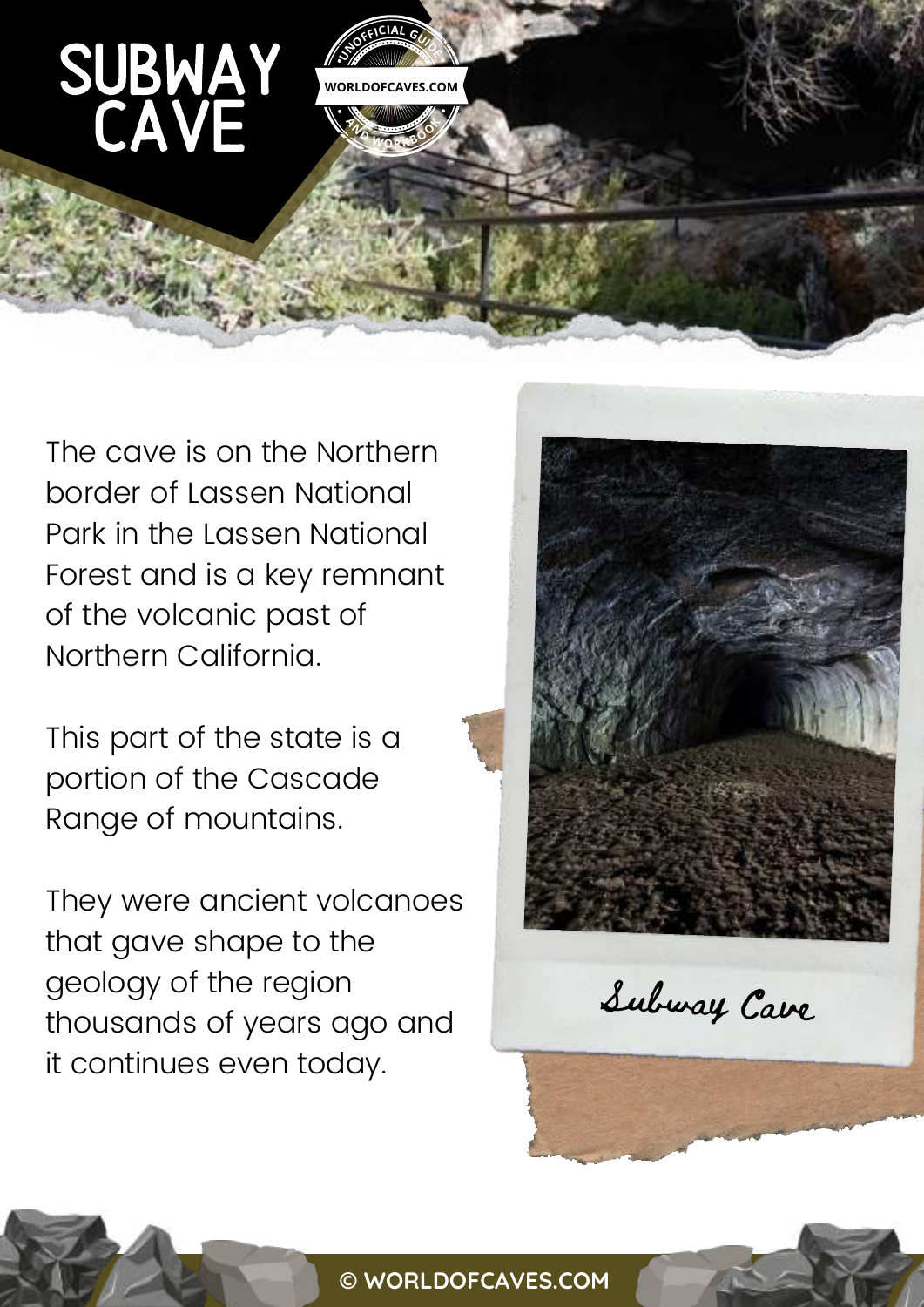

This is not that type of cave where you find lots of stalactites, stalagmites, or other dramatic rock formations, but it does have a few surprises.

There are maps and signs throughout the tube that points out the unique features. The most striking feature is the two mini volcanoes that appear on the floor midway through the tunnel and look like melted mud pies!

There are different textures and shades of brown and grey on the walls and ceilings of the cave.

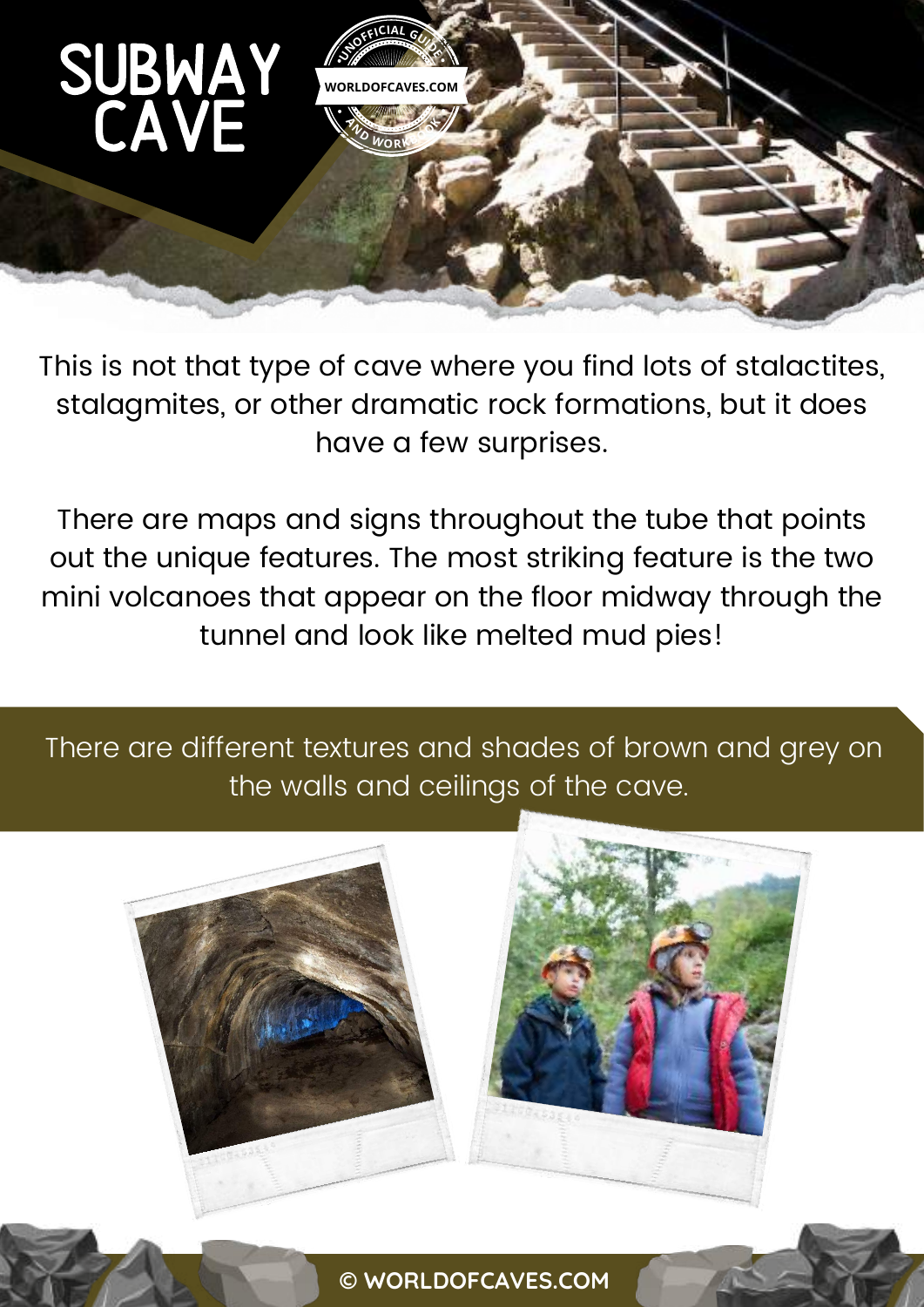![](_page_4_Picture_0.jpeg)

![](_page_4_Figure_1.jpeg)

![](_page_4_Figure_2.jpeg)

When you reach the end of the underground cave trail, go up the stairs and continue to your right on the above ground trail back to the start.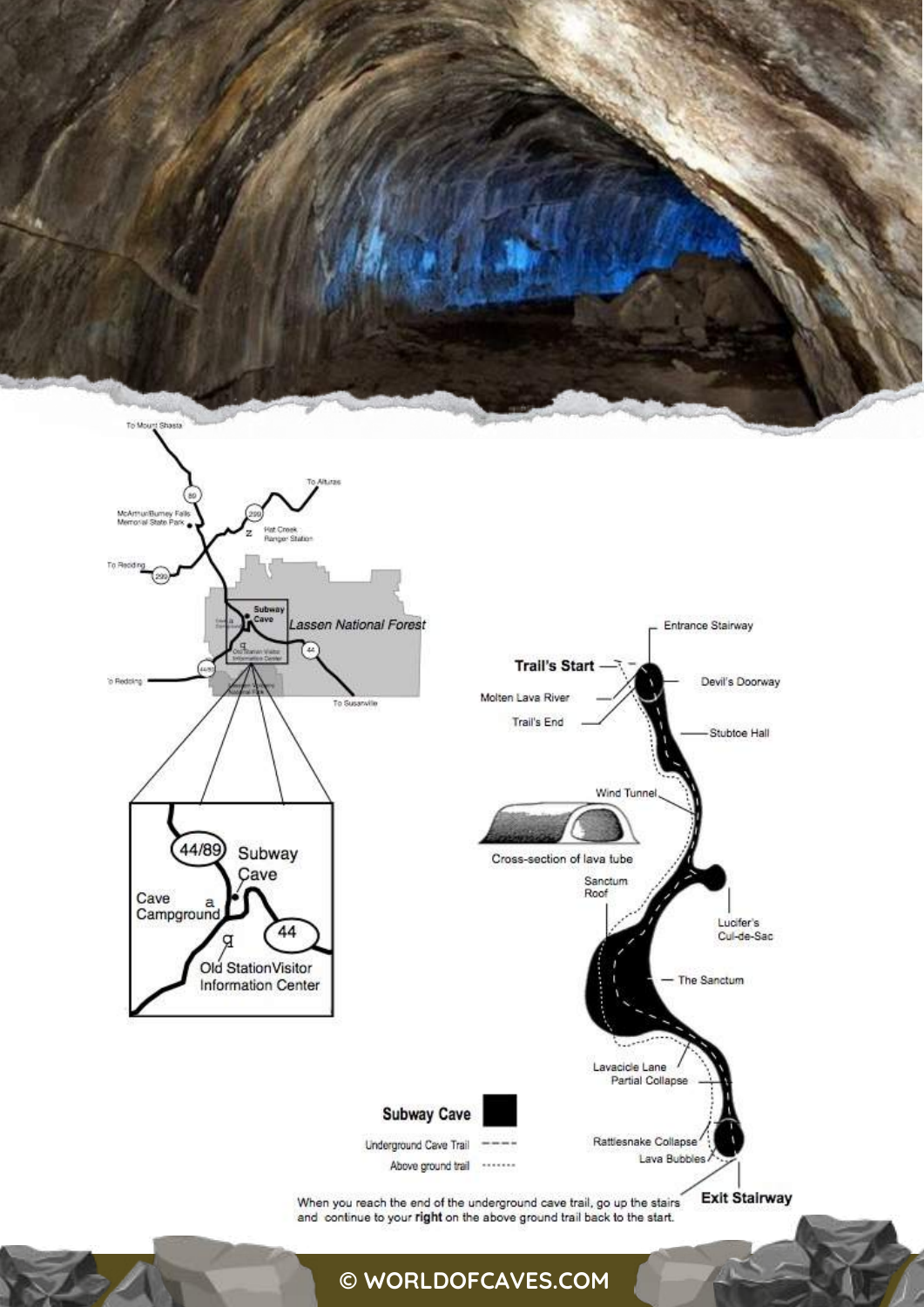#### FUN FACTS!

 $\frac{1}{2}$ 

**A**<br>A<sub>*D*</sub> *WORK* 

- Subway Cave is home to several insects, spiders, and other small animals that usually inhabit the caves in this region.
- The total length of the Subway Cave lava tube is 1300 ft.
- The Subway Cave is one of the largest lava caves in the world.
- The cave's opening is known as Devil's Kitchen, and from here, you can make your descent to the cave.
- The temperature of the cave remains at a cool 46 degrees F throughout the year. Visitors should carry a light sweater or jacket at the time of visiting the cave.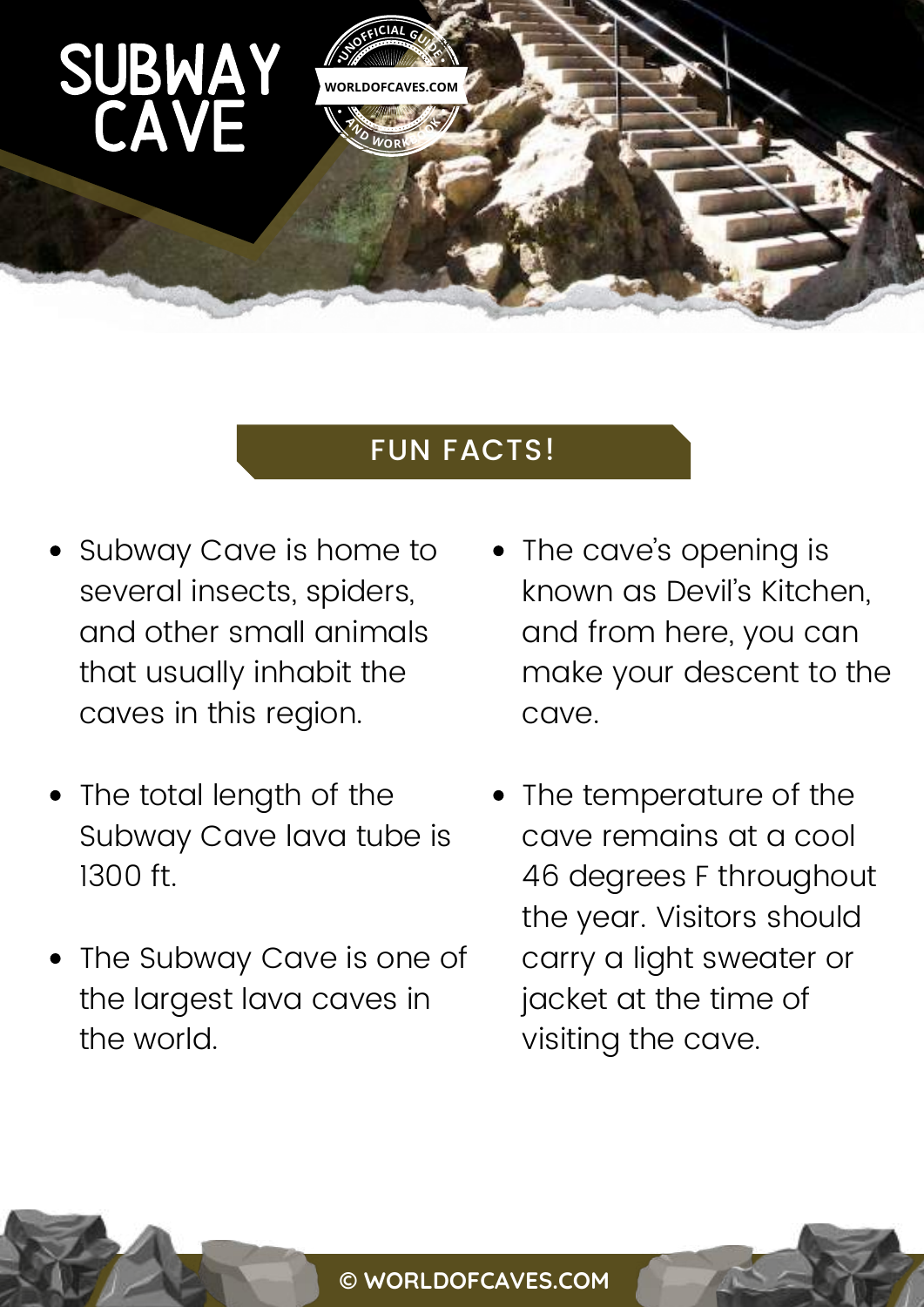# scavenger hunt

## $\overline{a}$ BEST PART OF MY TRIP:

I SAW A spider

TUNNEL

cave STAIRS

headlamp

**BIRD** 

picnic table

GRASS

TREE

backpack

cloud

Flower

**INSECT** 

rock

**Card**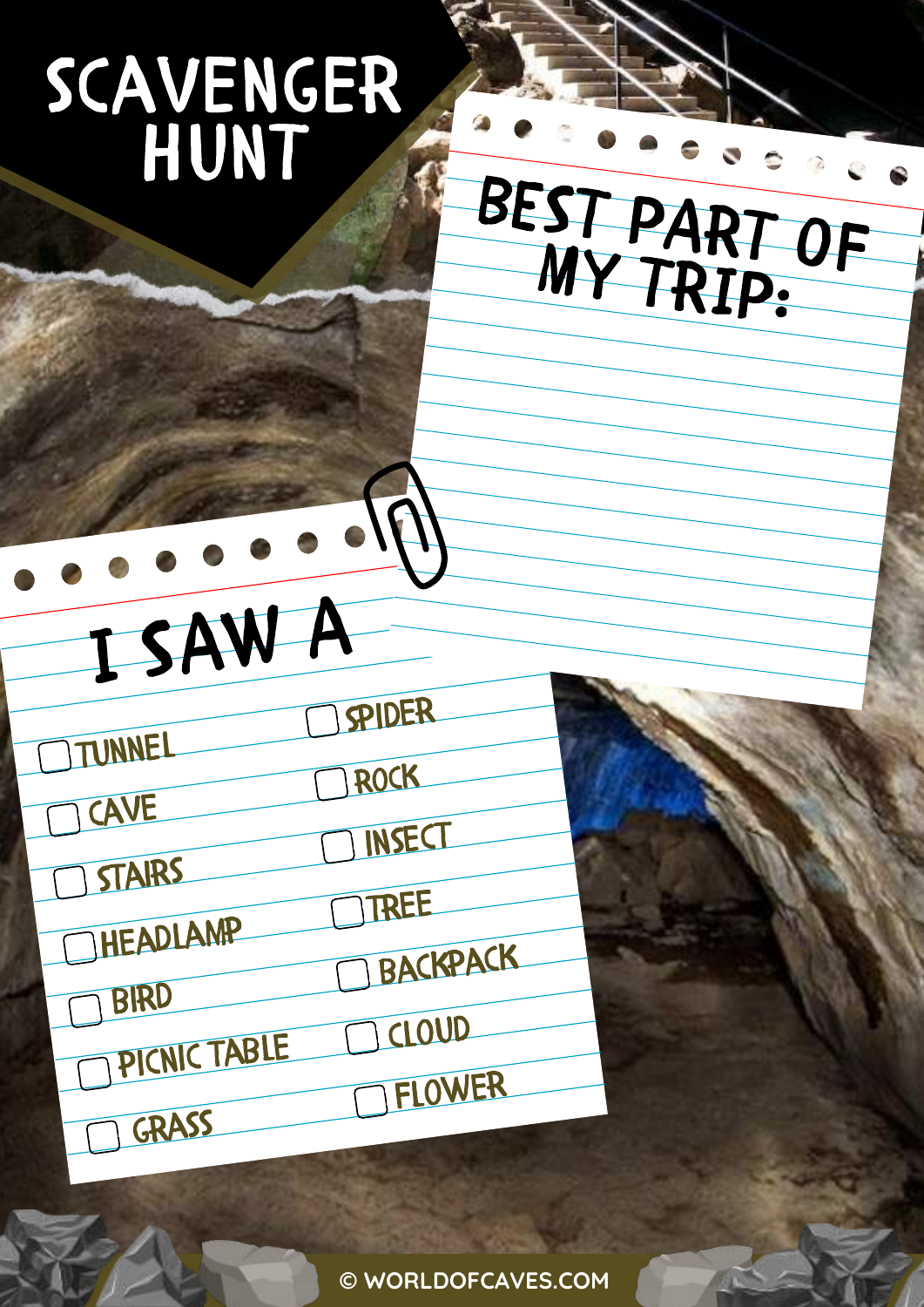# define the WORDS

![](_page_7_Figure_1.jpeg)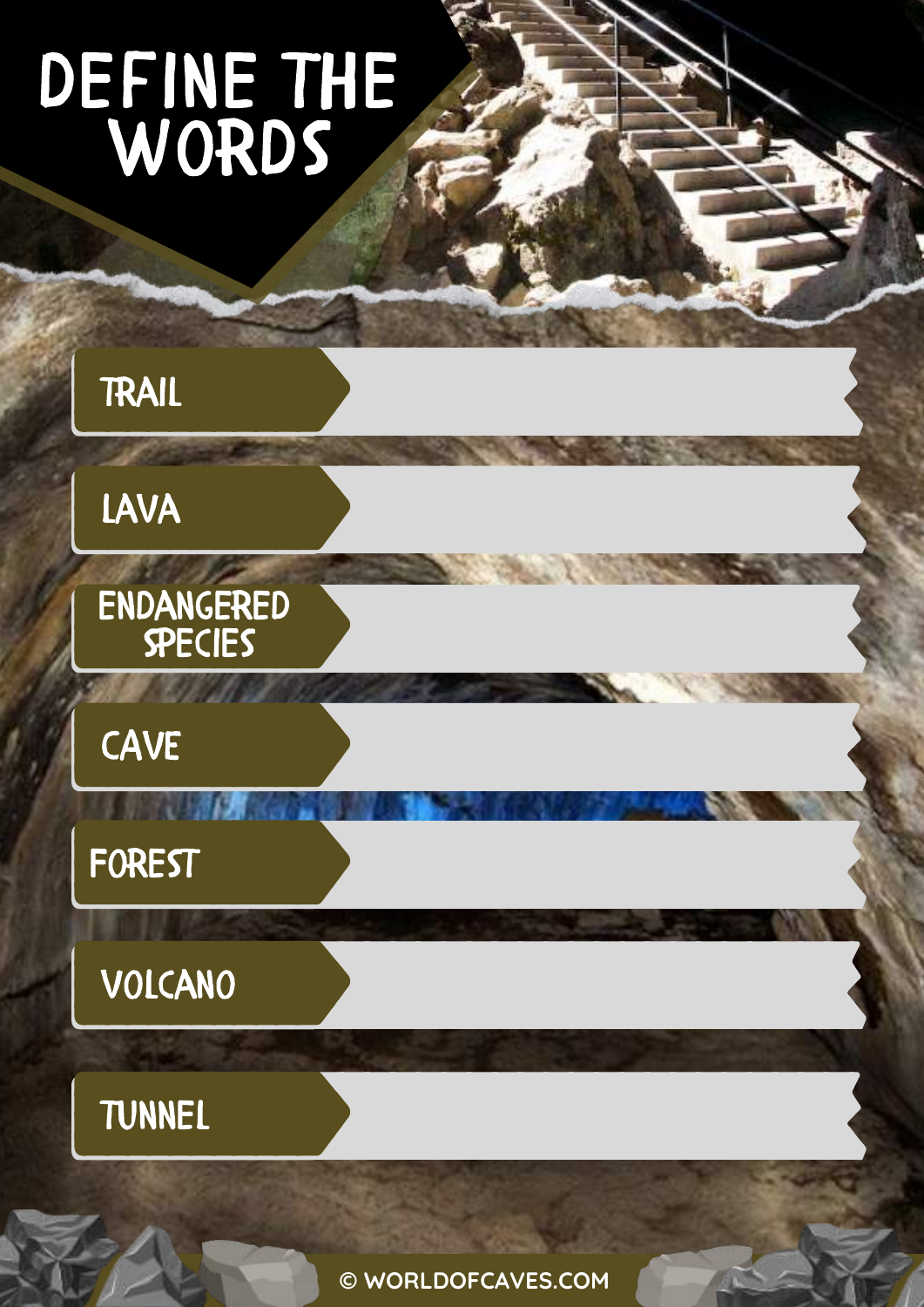# WHAT DID I **LEARN**

### Name three things you learned about Subway Cave.

![](_page_8_Picture_2.jpeg)

![](_page_8_Picture_3.jpeg)

![](_page_8_Picture_4.jpeg)

**How was the Subway Cave created?** **3 Things to do at Subway Cave:**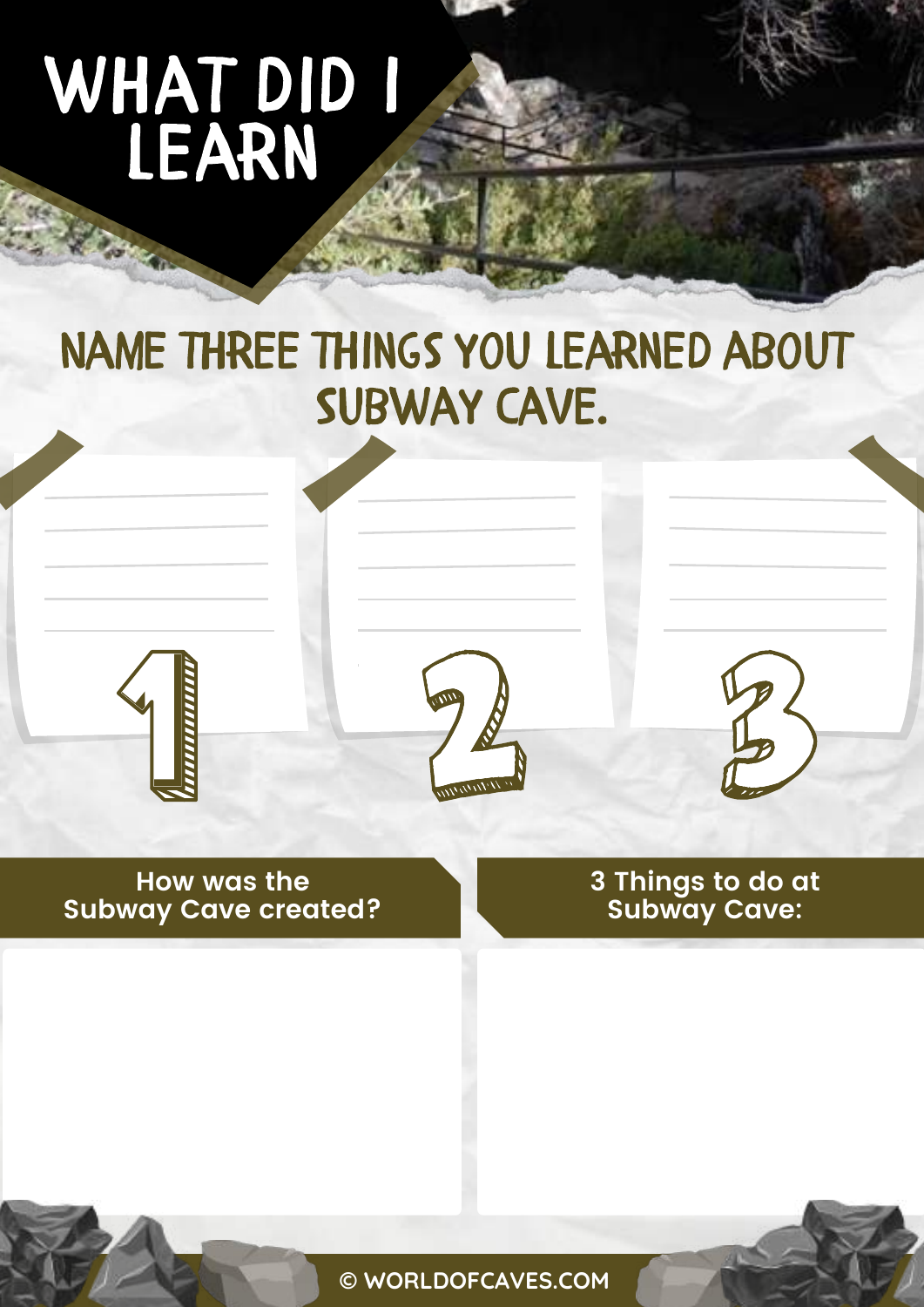Zuen.

### WHAT KIND OF FORMATION can you see at Subway CAVE?

**COFFICIAL GUIDE** 

**WORLDOFCAVES.COM**

**<sup>A</sup>N<sup>D</sup> <sup>W</sup>ORKBOO<sup>K</sup>**

![](_page_9_Picture_2.jpeg)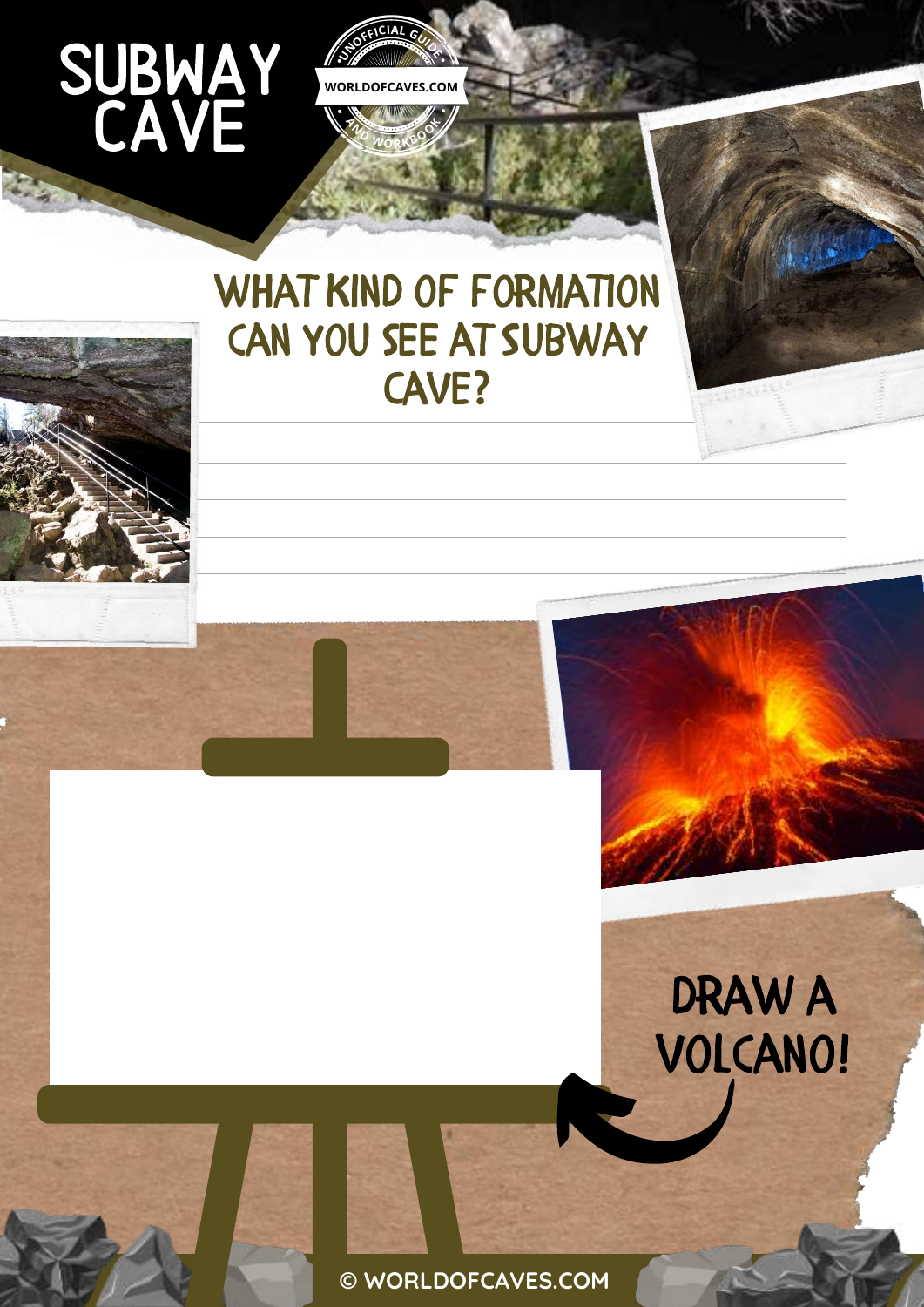# homework **TIME**

Test your cave knowledge by answering the questions in the boxes below.

#### What's the difference between lave tubes and lava bubbles?

How can you access Subway Cave?

What is the temperature inside Subway Cave?

Which cave tour would you like to take?

What year was the cave discovered?

In which National Forest is Subway Cave located?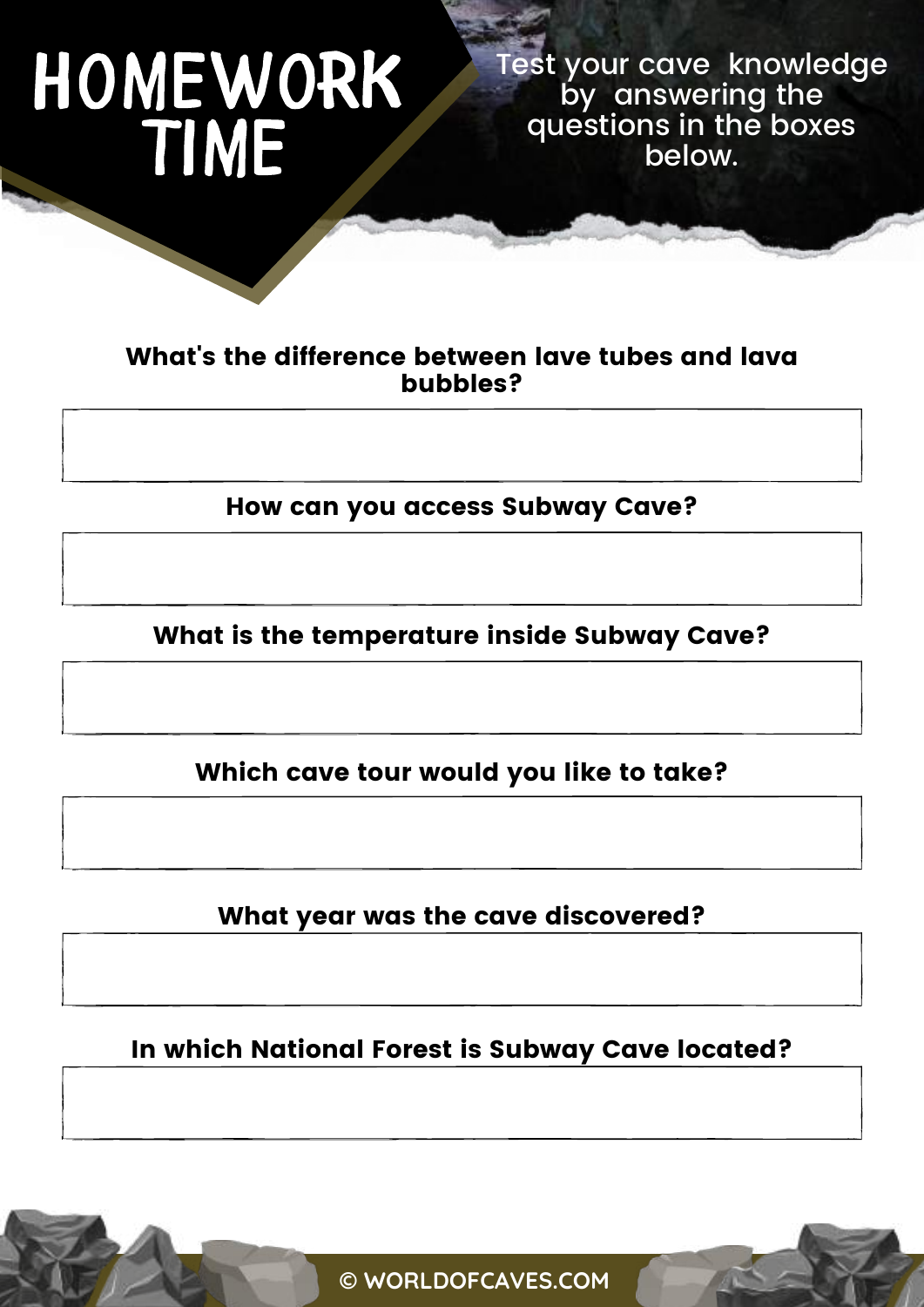## Subway CAVE TRACING

![](_page_11_Figure_1.jpeg)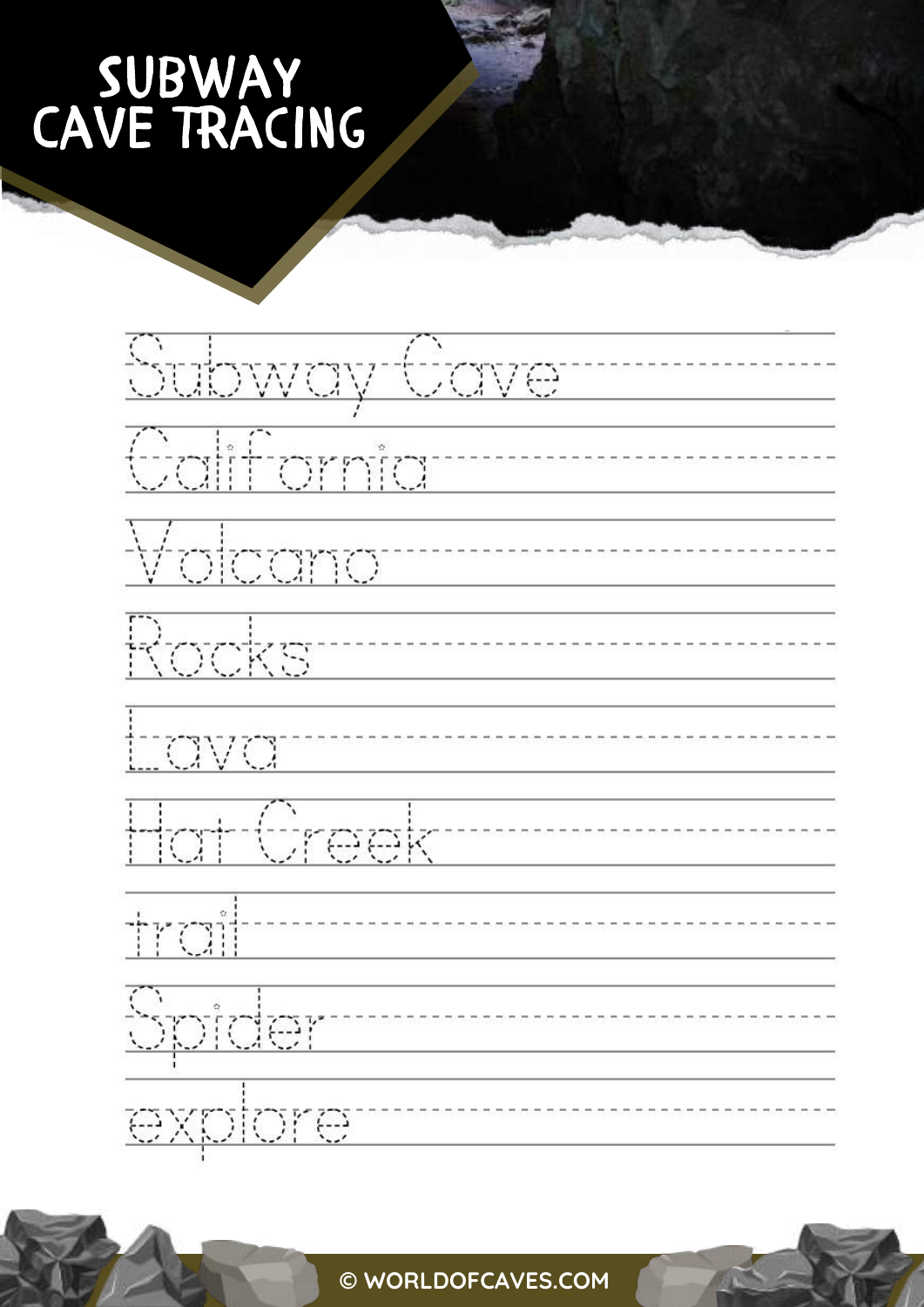## Subway CAVE WORD **SEARCH**

| K  | R | Η | Α  | Т | $\mathsf{C}$ | R | E. | E | Κ | L  | L | B | L |
|----|---|---|----|---|--------------|---|----|---|---|----|---|---|---|
| I  | S | E | V  | Α | C            | Y | Α  | M | B | U  | S | L | Н |
| 0  | D | Ρ | D  | I | N            | L | C  | C | Т | I  | 0 | R | Е |
| 0  | A | Н | Н  | I | E.           | Μ | E  | Г | Т | C  | A | I | A |
| P  | C | A | C  | R | P            | R | Н  | F | Ε | Κ  | C | L | D |
| S  | A | L | A  | Α | L.           | S | R  | Ρ | Μ | L  | E | E | L |
| v  | C | Α | L  | I | F            | 0 | R  | N | I | A  | R | L | A |
| Т  | L | v | E. | S | E.           | Υ | C  | Α | 0 | L. | E | A | Μ |
| A  | E | A | C  | I | N            | K | R  | L | A | Т  | E | I | P |
| Α  | L | D | K  | E | Е            | Т | L  | Α | Е | R  | R | L | 0 |
| E. | ٧ | 0 | L  | C | A            | N | 0  | D | D | О  | R | 0 | S |
| v  | L | L | L  | W | Е            | R | О  | L | Ρ | X  | Е | S | M |
| Ρ  | R | E | C  | Е | P            | I | R  | 0 | C | Κ  | S | 0 | F |
| F  | D | Α | Ρ  | R | н            | L | L  | C | D | N  | Α | I | I |

![](_page_12_Picture_2.jpeg)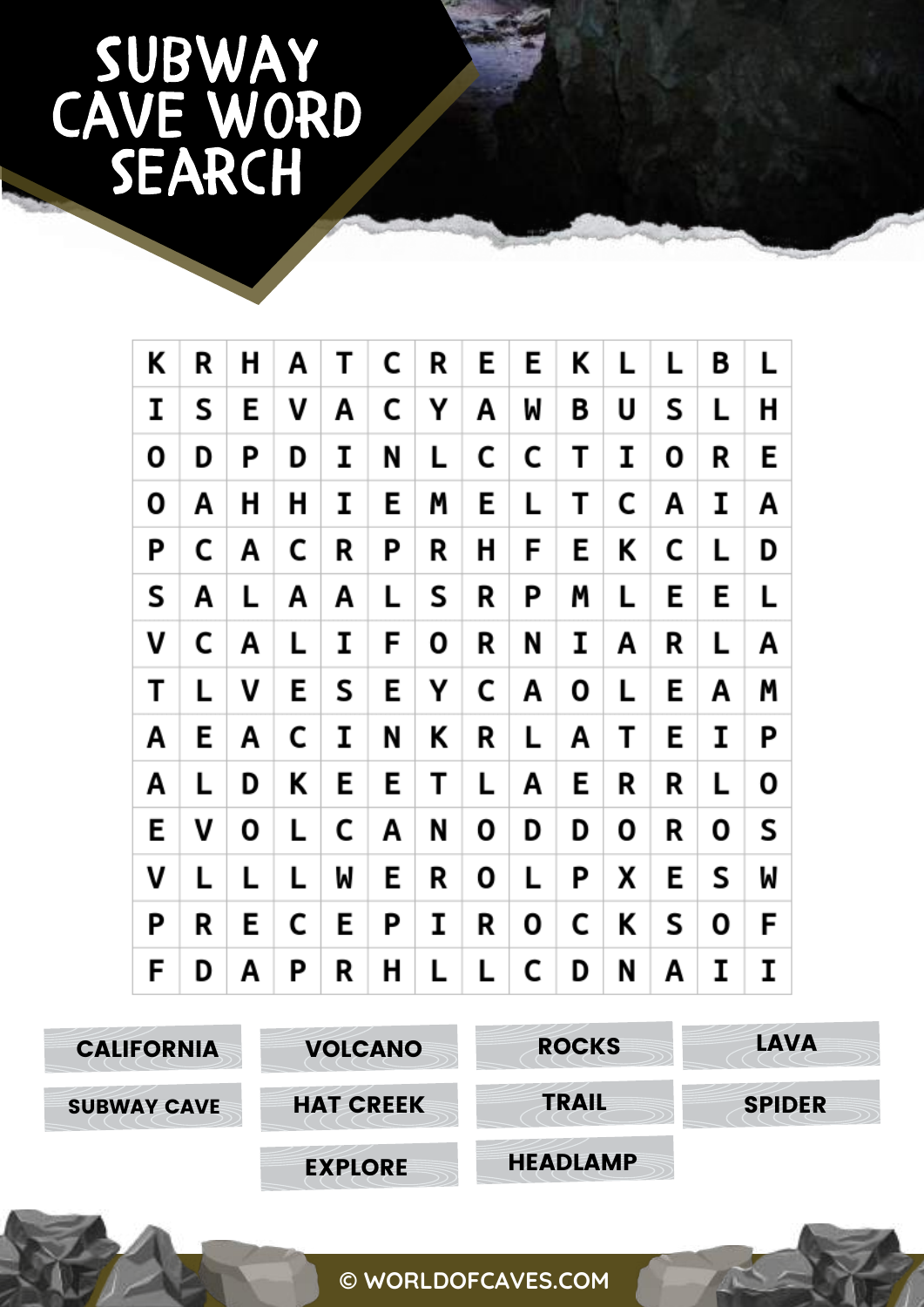## MATCH THE LIST WITH IMAGES

**ROCKS MATCH** headlamp MAP BINOCULARS **WEB** lava EARTH **INSECT** spider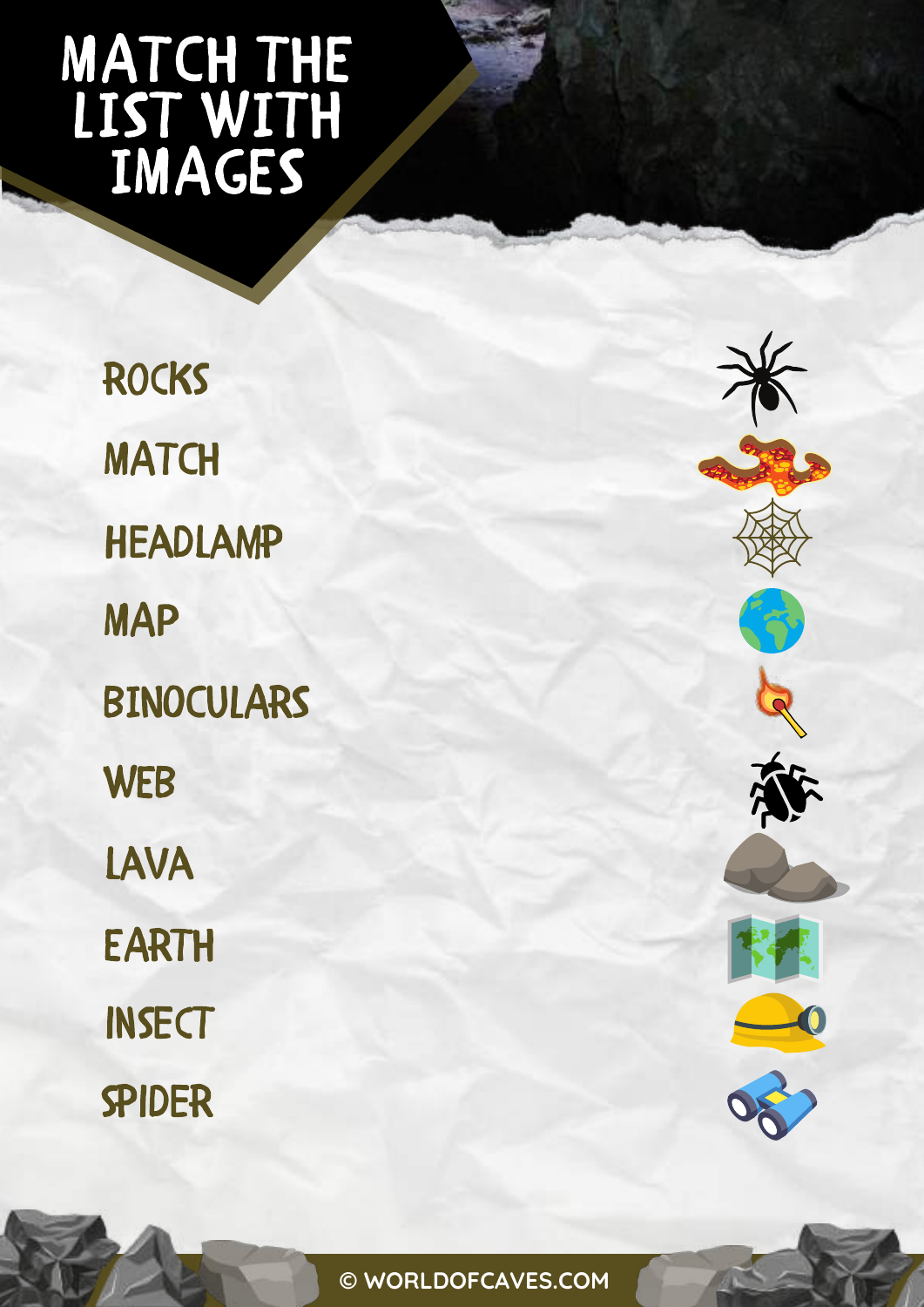### Subway **CAVE** unscramble

YBWSAU VCAE IOLFINRCAA ALOCOVN **OKSCR** AAVL TAH KRECE RALIT PMA DREIPS XELPREO AMPDLAEH